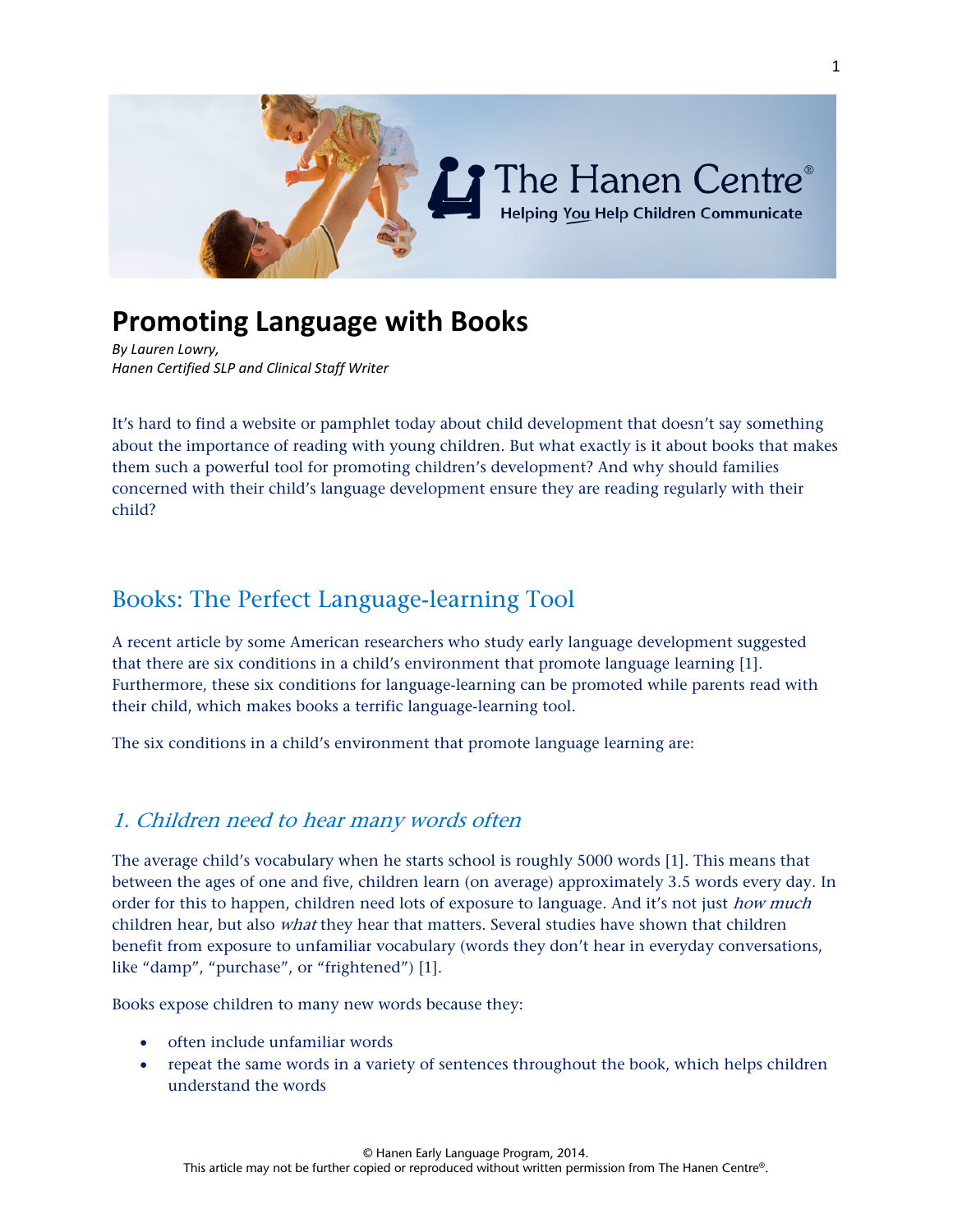• offer opportunities for children to hear the same words over and over again with repeated readings [1]

It's no wonder that the extent to which parents read with their child is a good predictor of their child's vocabulary [1].

**Read to your child often – it will build his vocabulary.**

٦

j

### 2. Children learn words when they are interested

Children learn language best when adults follow their lead by joining in their play and talking about their interests. Research has shown that parents who follow their child's lead and use language related to their child's interests tend to have children with more advanced vocabularies [1].

Books spark children's interest because they have illustrations with bold colours and topics of interest to young children. Many children's books offer imaginary topics (such as pirates, princesses, or dragons) that encourage conversation between parents and children. In addition, it's easy for children to show their parents what interests them in a book, both with and without words (by pointing, gesturing, or drawing attention to a picture).

**Books motivate children to communicate and, when parents respond to what the child is interested in, it helps the child learn new words.**

### 3. Children learn best when adults are responsive to them

The Hanen approach is based on this principle. Much research has shown that young children benefit from interactions with adults who do the following while interacting with them:

- continue children's topics by responding to what they say with a related comment or question
- express a positive attitude
- use a variety of words and sentences [1]

The effect of parents' responsiveness is so great that it has been linked to children's:

- cognitive (thinking) skills
- achievement of developmental milestones
- school readiness
- vocabulary
- math abilities [1]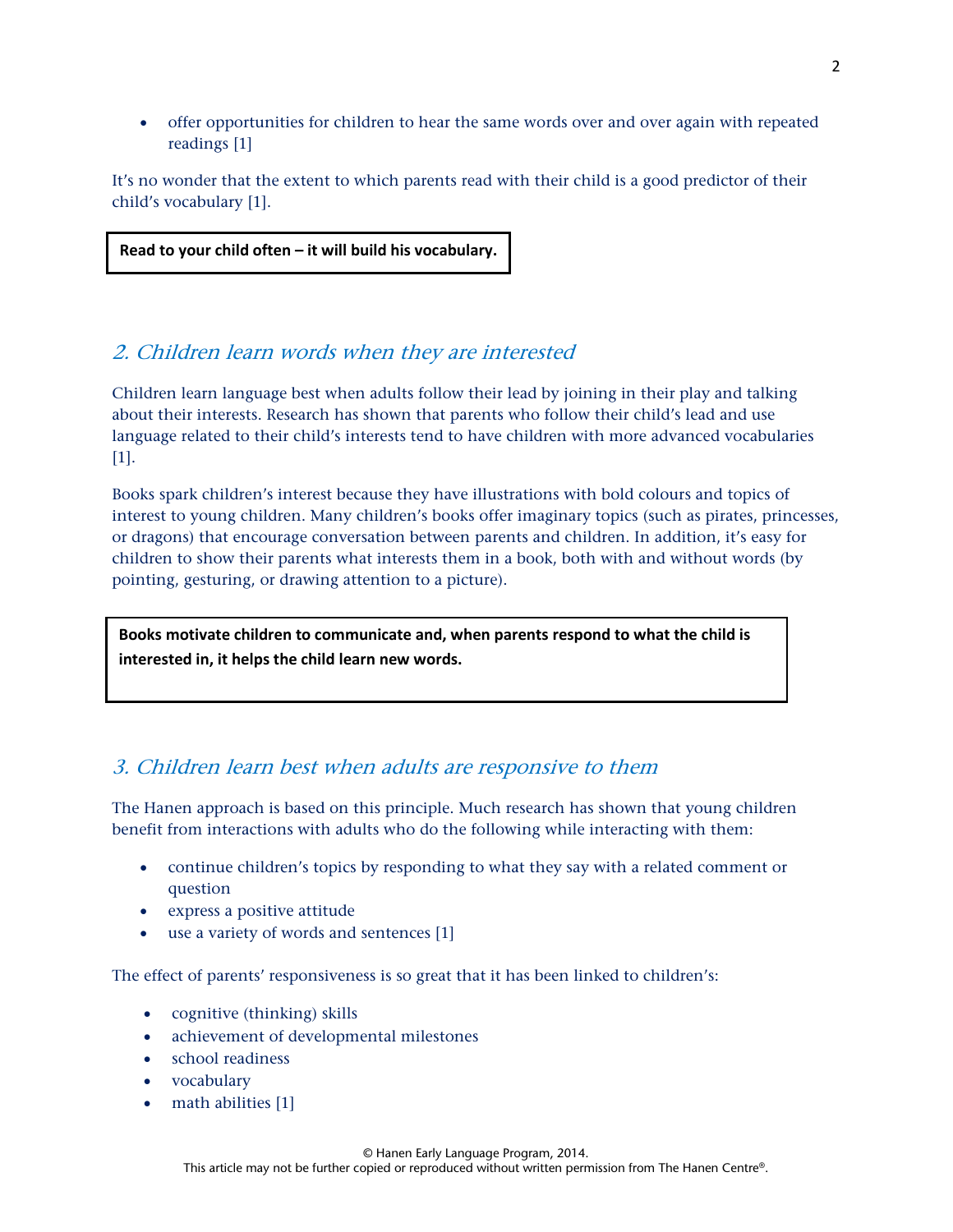Books promote adults' responsiveness because:

• it's easy to join focus during a book and notice what a child is looking at and talking about. The calm, visual nature of the activity focuses the child, and this makes it easier for the adult to follow the child's lead and respond to his or her interests.

**When you read a book with your child, abandon your agenda. Let your child lead, and talk about whatever interests him or her.** 

### 4. Words are learned when meanings are made clear

It's not enough to simply use new words during conversation or read them in a book. Children need to learn what words mean, and this happens when parents:

- explain what a word means
- point to pictures
- use their voice or gestures to explain the meaning of the word (for example, using a quiet voice when reading "he whispered in her ear…")
- use a new word within a related context (e.g. talking about an "ankle" when having a conversation about body parts) [1]

Books can help parents teach children what words mean because:

- parents can use the illustrations to explain the meaning of new words
- the conversations that occur while looking at a book offer opportunities for parents to pause the story and explain what a new word means
- books often use the same new word on several pages of the book. This provides several opportunities to hear a new word used in a variety of sentences, and this helps children understand the word's meaning.

**When you read with your child, explain what new words mean by providing explanations, having a brief conversation about the word and pointing to the pictures.**

### 5. Vocabulary and grammar are learned together

Vocabulary (words) and grammar (rules about the structure of a language) are learned together and help each other develop [1]. Children need to hear new words in grammatically correct sentences in order to learn language efficiently.

Sometimes adults use simplified speech which lacks proper grammar (like "Jonny want cookie?" or "Mommy go bye bye") with young children or children with language delays, thinking that the simplified sentences are easier for the child to learn. But these types of sentences leave out important grammar which actually helps children learn new words and language rules. Instead,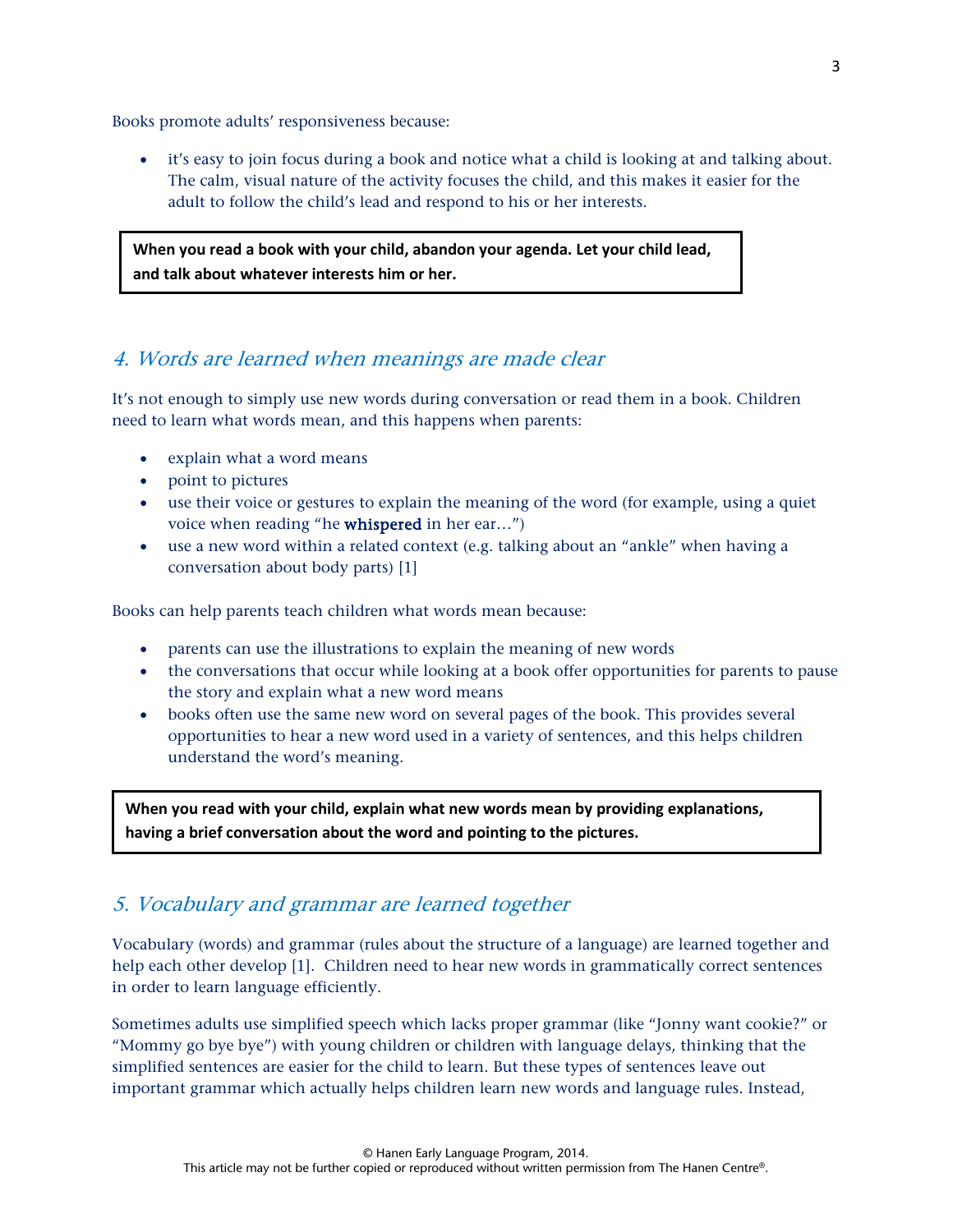short, grammatical sentences like "Do you want a cookie?" or "Mommy is going out" are more helpful for children.

Books promote this principle of language-learning because

• Children have the opportunity to hear new words within the grammatical sentences of the story

#### **Reading books with your child exposes him to new words used in grammatical sentences.**

Children need positive, extended conversations in order to support their development [1]. Conversations are "positive" when the adult acknowledges the child's interests, expands on what the child has said, adds new ideas, and shows interest in the child.

Positive conversations and interactions are possible when sharing books together because:

• The shared focus of looking at a book together lets a child know that the parent is interested in what he or she has to say

**When you read with your child, show your interest by engaging in positive conversations.** 

#### When? How? And How Often? Factors That Make a Difference

Studies have revealed specific factors related to book reading that are associated with better development:

#### When to start reading with your child

• Studies have shown that reading to babies starting at **eight months old** has a significant impact on early language development. Reading to four month old babies, however, does not appear to have as much of an impact [2,3].

#### How to read with your child

j

֬

- Children benefit when adults:
	- o encourage their child to participate by pausing and waiting
	- o support their child's understanding of new words and the story
	- o ask questions and make comments
	- o label actions and objects
	- o have conversations about the child's interests while looking at the book [1]

#### How often to read with your child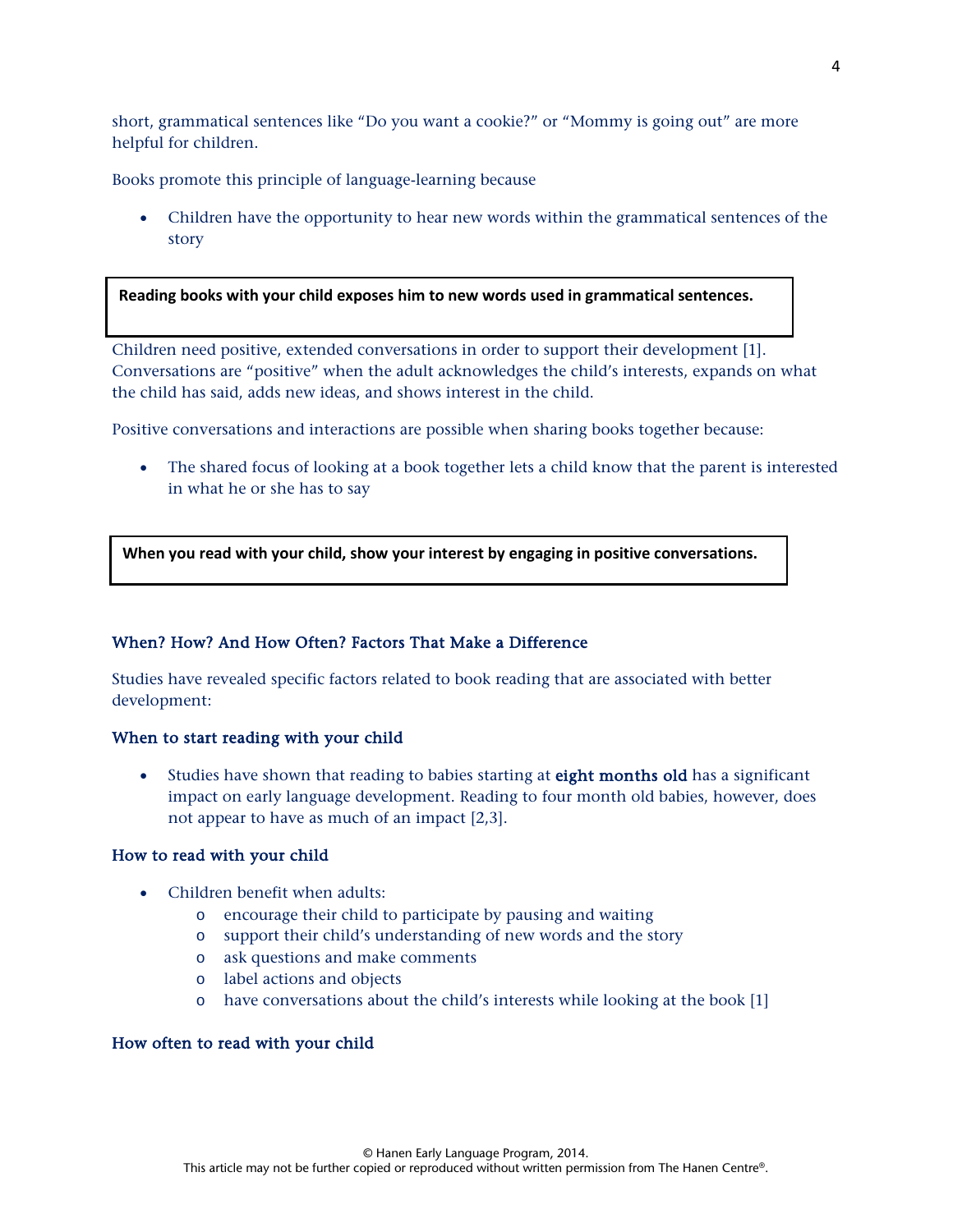• While there's no magic number, the frequency of parents' reading with their children predicts children's later language development and school readiness [4, 5]. So, the more, the better!

# Read, read, read!

We know that reading to children has many benefits, and that books can be used to promote children's language. This is even more important for children who struggle with language and who need even more exposure to language.

Your local library is a good place to access children's books. Librarians are a great source of information about books that might spark your child's interest and suit his or her developmental level. But your child is the best person to guide your book selection – your child will be most motivated by a book he has chosen himself.

# Hanen helps parents learn ways to make the most of books

Each of the Hanen guidebooks has information about using books to stimulate a child's language development. For a sample page about sharing books from the It Takes Two to Talk guidebook [6] click here.

There are several **articles** on our website about how to share books with children and which types of books to share, including:

- Sharing [books with Toddlers, the Hanen Way](http://www.hanen.org/Helpful-Info/Fun-Activities/Sharing-Books-with-Toddlers,-The-Hanen-Way.aspx)
- [Sharing books with Preschoolers, the Hanen Way](http://www.hanen.org/Helpful-Info/Fun-Activities/Sharing-books-with-Preschoolers,-the-Hanen-Way.aspx)
- [Can Your Baby Really Learn to Read?](http://www.hanen.org/Helpful-Info/Articles/Can-Your-Baby-Really-Learn-to-Read-.aspx)
- [Which Books are Best? How the Type of Book Affects Children's Language Learning](http://www.hanen.org/Helpful-Info/Articles/Which-Books-are-Best---How-the-Type-of-Book-Affect.aspx)

Our newest resource for parents,  $\underline{I'm}$  Ready!<sup>™</sup> How to Prepare Your Child for Reading Success [7] is aimed at helping parents promote their child's early literacy skills. Two of the best ways to encourage a child's early literacy skills are to stimulate his language abilities and to read to him. I'm Ready! includes many easy, practical ideas about how to read to children in ways that will stimulate their language development.

By reading to your child, you'll not only promote his language development, but also nurture an early love of books and reading – an interest that will serve him well for years to come.

References